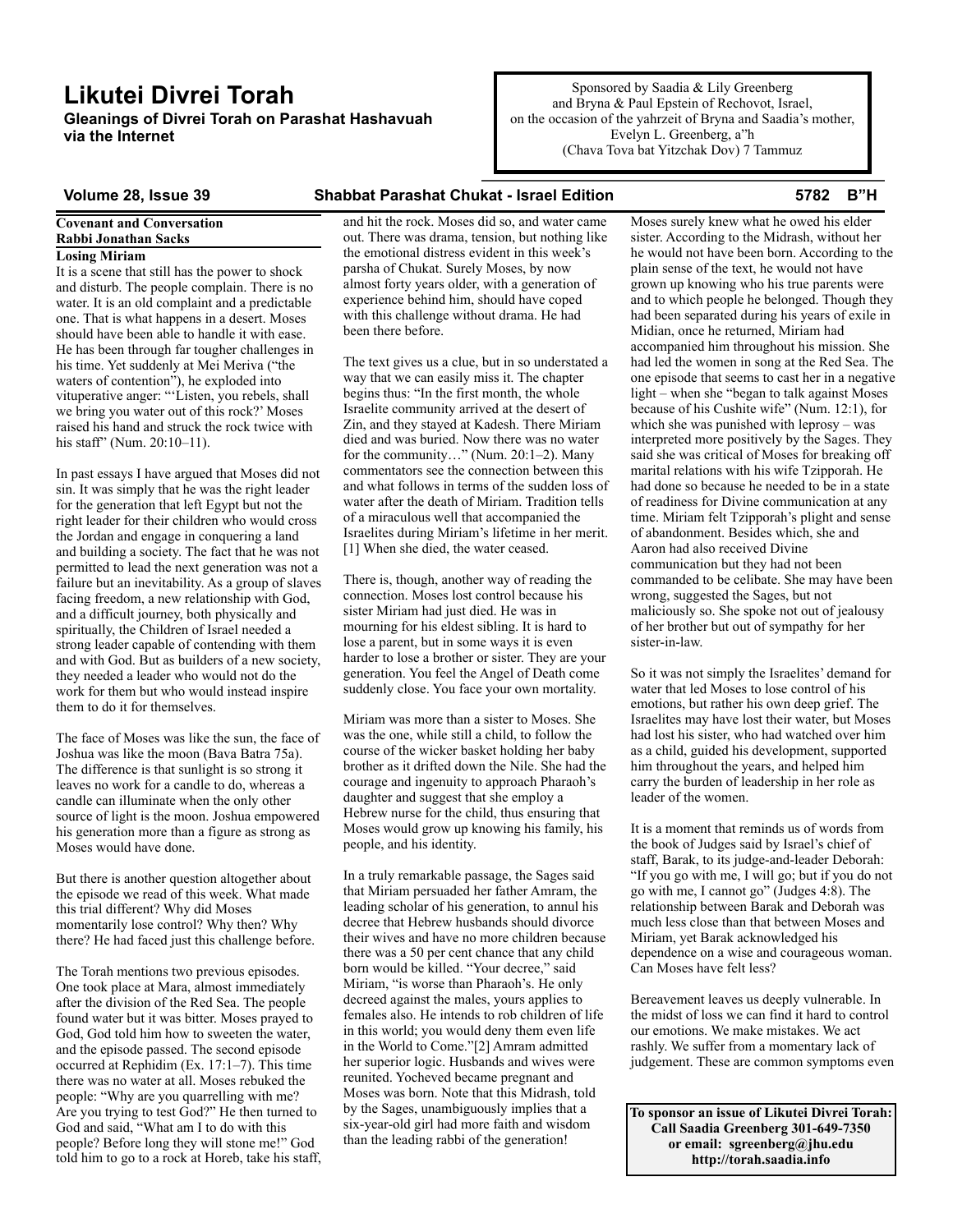for ordinary humans like us. In Moses' case, however, there was an additional factor. He was a prophet, and grief can occlude or eclipse the prophetic spirit. Maimonides answers the well-known question as to why Jacob, a prophet, did not know that his son Joseph was still alive, with the simplest possible answer: grief banishes prophecy. For twenty-two years, mourning his missing son, Jacob could not receive the Divine word.[3] Moses, the greatest of all the prophets, remained in touch with God. It was God, after all, who told him to "speak to the rock." But somehow the message did not penetrate his consciousness fully. That was the effect of grief.

So the details are, in truth, secondary to the human drama played out that day. Yes, Moses did things he might not have done, should not have done. He struck the rock, said "we" instead of "God," and lost his temper with the people. The real story, though, is about Moses the human being in an onslaught of grief, vulnerable, exposed, caught in a vortex of emotions, suddenly bereft of the sisterly presence that had been the most important bass note of his life. Miriam had been the precociously wise and plucky child who had taken control of the situation when the life of her three-month-old brother lay in the balance, undaunted by either an Egyptian princess or a rabbi-father. She had led the Israelite women in song, and sympathised with her sister-in-law when she saw the price she paid for being the wife of a leader. The Midrash speaks of her as the woman in whose merit the people had water in a parched land. In Moses' anguish at the rock, we sense the loss of the elder sister without whom he felt bereft and alone.

The story of the moment Moses lost his confidence and calm is ultimately less about leadership and crisis, or about a staff and a rock, than about a great Jewish woman, Miriam, appreciated fully only when she was no longer there.

[1] Rashi, Commentary to Num. 20:2; Ta'anit 9a; Song of Songs Rabbah 4:14, 27. [2] Midrash Lekach Tov to Ex. 2:1.

[3] Maimonides, Shemoneh Perakim, ch. 7.

## **Shabbat Shalom: Rabbi Shlomo Riskin**

"And he [Moses] said to them: "Listen now rebels"…and he struck the rock twice." (Numbers 20:10) Rabbi Nahman of Bratslav tells a tale of a king who was beside himself because his only son was behaving like a rooster: he divested himself of all of his clothes, romped about under the table, ate corn and fodder, and would only emit sounds of "cock-a-doodle-doo." When all of his trusted doctors failed to find a cure, he sought in desperation the advice of a rabbi. The first thing the rabbi did was disrobe, get under the table, and introduce himself to the hapless prince as a fellow rooster. After several days of cock-a-doodle-dooing together, the rabbi began to eat real food. "You can be a rooster and still enjoy a scrambled egg and vegetables," said the sage – and the prince joined him in the meal. And so, stage by stage,

the rabbi brought the prince out from under the table and into the world of human discourse and relationships. But in order to effectuate the cure, the rabbi himself had to enter the quasianimal world of the diseased prince.

But then why leave the hallowed halls of the beit midrash in the first place? In the laws of the red heifer, we saw how the kohen himself risks impurity by purifying the individual who became impure.

Why attempt to purify those who are defiled if you run the risk of becoming defiled yourself? Why does the Rabbi in the Rabbi Nahman story allow himself to become "roosterized" by consorting with the Prince-Rooster. Is he not worried that he will find acting like an animal to be more pleasant and certainly with fewer responsibilities then living the burdened life of a Prince?

The answer is indubitably clear: that's what love of Israel is all about! The kohen, the Jewish leader, must love his people to such an extent that he is willing to sacrifice a portion of his own spirituality in order to bring those who have wandered far away closer to their religious roots. Rabbi Yisroel Salanter so defined mesirat nefesh, the commitment of one's soul for Torah: it cannot mean giving up material opportunities for the sake of Torah, for that would be mesirat haguf (the commitment of one's body); it must mean giving up a little bit of my portion in the World to Come so that my fellow Jew can have a portion as well.

And perhaps that is the responsibility of leadership as well. After all, it can be justifiably argued that if the religious leader had done a proper job, no Jew would ever become defiled!

What has this to do with the punishment of Moses for his having struck the rock twice, thereby demonstrating displaced anger against the nation which he in truth wanted to strike! God told him to speak to the rock but he struck the rock; he was expressing displaced anger at a thirsty and complaining Jewish people. He even lashed out at them, referring to them as "rebels," criticizing not only their negative actions by ungratefully and unfaithfully kvetching for water but also denigrating their very personalities by classifying them as "rebels." He had lost the ability to empathize with them, to "get under the table with them" and feel their discomfort – as he had done so effectively when they were slaves in Egypt and first began their desert experience. Perhaps we cannot blame him for having lost patience – considering all the ingratitude and rebellions he had suffered. But nevertheless he was sinning! In striking the rock (i.e. the Jewish people who were stiff-necked as a rock) he demonstrated that he no longer had the requisite love for his people which is after all the primary requirement for Jewish leadership.

### **2 Likutei Divrei Torah**

The kohen, on the other hand, scion of Aaron who "loves all creatures and brings them close to Torah," takes the life-giving water of eternal Torah and transforms the dead ashes of the red heifer into the life-giving purity of the religious ritual; the kohen, representative of God, affirms the eternity of Israel and the ability of every Jew to be purified from death to eternal life within the continuity of the traditions of his people. And his love for Israel is so great that he is willing to defile himself in order to bring redeeming purity to his fellow Jews who have become impure. And similarly the Rabbi in Rabbi Nachman's story understood that only by empathizing and loving the Rooster-Prince would he have the possibility of weaning him away from his roosterizm and restoring him to the world of humanity.

# **The Person in the Parsha Rabbi Dr. Tzvi Hersh Weinreb**

**The Many Songs of Leadership** Everyone has his or her own voice. Some express it loudly and clearly; some just mumble or whisper. There are those who let their voices be heard only in their professional lives and are silent and withdrawn at home. Others use their voices only within their families and stifle their voices in the outside world.

Our voices can be expressed in a variety of ways: through speech, through the written word, and even by means of our postures and gestures. Our voices can also be expressed through song.

In a book he wrote for managers of organizations coping with the complex challenges of the 21st century work environment, Stephen Covey makes the following statement: "There is a deep, innate, almost inexpressible yearning within each one of us to find our voice in life." That statement is the basis for his book, The 8th Habit: From Effectiveness to Greatness, which is designed to help organizational leaders find their voices and inspire others to find theirs.

Each of the great leaders of the Jewish people, from biblical times down to the present, had his or her own distinctive voice. The voice of Abraham was heard throughout his world; the voice of Isaac was almost silent in comparison. Moses described his own voice as defective, yet he was capable of supreme eloquence. Joshua's voice is never described as wanting in any way, yet we have few examples of his personal unique voice.

Some of our great leaders, including Moses, expressed their voices in song. We have the Song of the Sea in which the voice of Moses dominates; his sister Miriam responds to Moses' song in her own voice; the Prophetess Deborah and King David are exemplary in their ability to use the medium of song to express their unique and distinctive voices.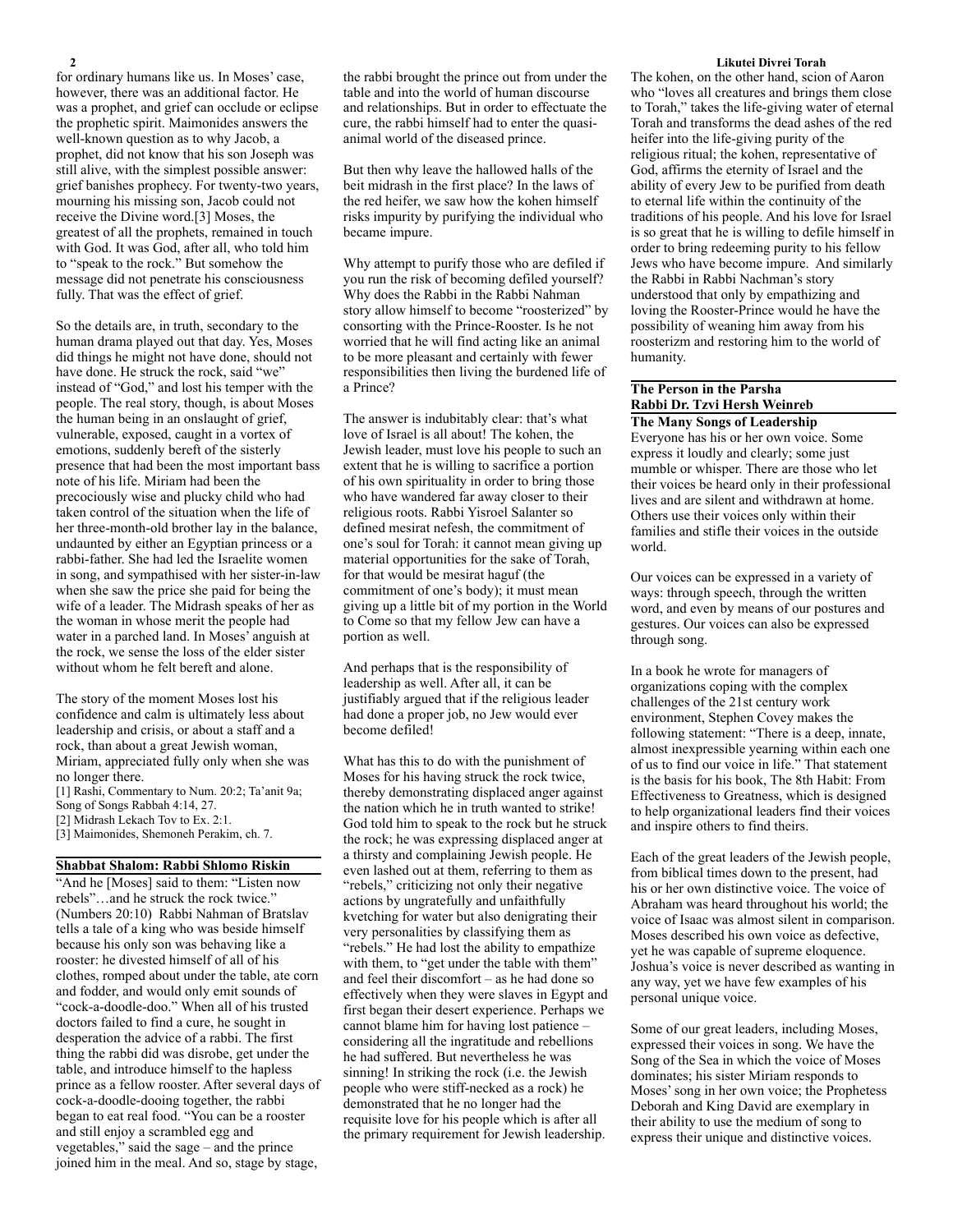and expressed their voices. This week's Torah portion, Parshat Chukat, provides an example of an entirely different kind of a voice: not the voice of one person, but the voice of an entire group, indeed of an entire nation. It is the Song of the Well, of the Be'er:

"…the well where the Lord said to Moses, 'Assemble the people that I may give them water.' Then Israel sang this song:

Spring up, O well – sing to it – The well which the chieftains dug, Which the nobles of the people started With the sceptre, and with their own staffs. And from the wilderness to Mattanah, and from Mattanah to Nahaliel, and from Nahaliel to Bamoth…" (Numbers 21:16-19)

This is a much briefer song then the song that Moses led when the people of Israel miraculously crossed the Sea. But part of this passage too, at least in the synagogues with which I am familiar, is chanted melodically.

I have long been impressed by the fact that this week's Torah portion, in which the Song of the Well appears, describes a critical transition in the leadership of the Jewish people. From the time of the Exodus from Egypt, the Jewish people essentially have had three leaders: Moses, Aaron, and Miriam. In this week's parsha, Miriam dies and is buried; Aaron too is "gathered unto his people" and is mourned; and Moses learns that his leadership role will come to an end sooner than he had thought, before the Jewish people enter the Promised Land.

This is indeed a story of transition, of the end of an era, of the passing of the mantle of leadership to a new generation.

No wonder then that the song sung in this week's parsha is so very different from the song sung by Moses at that triumphant moment near the beginning of his leadership career.

Our Sages tell us in the Talmudic tractate of Sotah that the Song of the Sea was sung by the people responsively. That is, Moses said the first phrase, which the people said after him. He proceeded then to the second phrase, and the people echoed him. Moses was an authoritative leader, and the people were obedient followers. Moses was the active composer of the song, the choirmaster as it were, and the people were but the choir.

In this week's Torah portion, two of the leaders pass from the scene, and Moses learns that his leadership authority is waning. The Song of the Well is an entirely different leadership song from the Song of the Sea. In this week's song, the entire people sing as one. It begins not "Then Moses sang this song," but rather "Then Israel sang this song." The leadership passes

from one Divinely chosen charismatic leader to the people as a whole.

The people find their voice, and it is the voice of song. How beautifully this is expressed in the Midrash Yalkut Shimoni (Chukat Note  $764$ 

…after 40 years, the people finally matured and began to sing a song on their own accord, saying, "Master of the Universe, it is now incumbent upon You to do miracles for us and for us to sing, as it is written: 'It has pleased the Lord to deliver us and that is why we sing our song all the days of our lives..." (Isaiah 38:20)

Jewish history has known epochs in which there were clear leaders, gifted and often charismatic individuals who, by virtue of their wisdom or heroism, seemed ordained by the Almighty Himself to lead our people. But we have also known times, such as the present, when such prominent leaders are not apparent.

It is at times such as these that we all must assume leadership responsibilities. It is at times such as these that we cannot afford to humbly refrain from acting as leaders in our own families and communities. It is at times such as these that we must, each of us, find our own voices and sing the songs of leadership.

# **Rabbi Dr. Norman J. Lamm's Derashot Ledorot: A Commentary for the Ages Weakness – The Fatal Flaw**

Our sidra this morning tells of one of the most painful episodes in biblical history, one which was seared into the consciousness of the people of Israel. It is the incident of mei meriva, "the waters of contention" (Numbers 20:13). The Israelites, after the death of Miriam, complained about the lack of water. From a mere water shortage, they escalated their complaints to a general attack on Moses, expressing a preference for having remained in Egypt as comfortable slaves over being in the desert as starving and thirsty freemen.

Thereupon, the Lord told Moses and Aaron, "You shall address the rock [or, speak concerning the rock] before them, and it will give forth its waters" (v. 8). Moses and Aaron then turned to the Children of Israel and said, "Listen here, you rebels, shall we bring forth water for you from this rock?" Then Moses raised his hand with the staff in his hand he smote the rock twice and the water came out.

The punishment ordained for Moses and Aaron was severe: "Because you did not have sufficient faith to sanctify My Name before the Children of Israel, therefore you will not enter the Promised Land but will die on this side of the Jordan" (v. 12).

What was their sin? The biblical text is unclear, and many interpretations have proposed by commentators both ancient and modern. Rashi offers the most popular

### **3 Likutei Divrei Torah**

explanation: Moses was commanded to talk to the rock, and he hit it instead. However, Nahmanides is unhappy with this interpretation because everything Moses did during his ministry was performed by the striking of the staff. Besides, as we indicated above, Moses and Aaron were not commanded to speak to the rock, but about it. Maimonides maintains that the sin of Moses and Aaron was their anger. They lost their temper when they said, "Listen here, you rebels." Nahmanides, however, criticizes this interpretation as well because, first, Moses was right in expressing his anger, and second, there are other occasions when Moses appeared to lose his temper and he was not reproached. Nahmanides therefore follows the interpretation of Rabbenu Ĥananel and maintains that the sin of Moses and Aaronwas to use the first person, "Shall we bring forth water," rather than, "Shall He (the Lord) bring forth water."

My own interpretation, which I respectfully submit to you, is an expansion and modification of that offered by Abarbanel and certain modern exegetes: The misdeed of Moses and Aaron was that of weakness. The first reaction of Moses and Aaron when they heard the rebellious plaints of the Children of Israel was not the immediate response of challenge, but of fear and retreat.

Moses and Aaron retreated from before the congregation to the entrance of the Tent of Meeting and there they fell on their faces. When they should have stood up, they fell back.

More precisely, I believe we can pinpoint the sin of Moses in the second strike of the staff. Permit me to explain.

Moses and Aaron started to assert themselves when they confronted the Children of Israel and said, "Listen here, you rebels." However, they kept themselves back. They restrained their response. Now psychologists, especially psychoanalysts, have taught us that inhibited aggression is usually directed against the self or against inanimate objects. If I am angry at someone and secretly wish to harm him I will stamp my foot or slap my thigh.

Now, the first time that Moses struck the rock was understandable. Everything he did, from splitting the Red Sea to bringing forth water, was performed with a strike by the staff. However, the second time he hit the rock, it was an act which expressed misplaced hostility, originally felt toward the Israelites, now redirected towards the rock.

Why was that wrong? What should he have done? Simply this: He should have expressed his anger directly to the Israelites, rather than the inanimate rock. Crudely put, he should have wielded the staff not on an innocent rock, but on the heads of this ungrateful and recalcitrant people who, after thirty-eight years in the desert, still proved that they were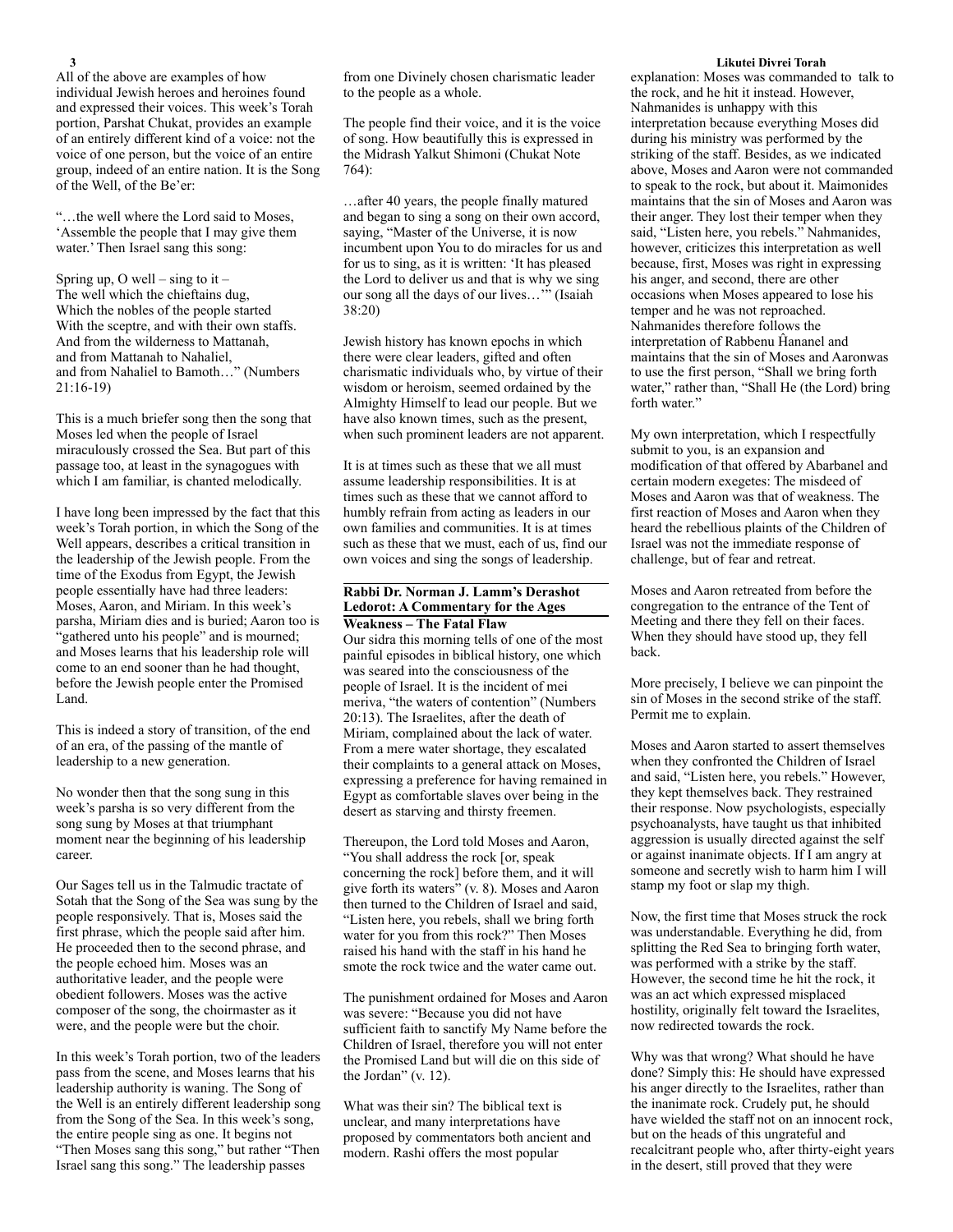immature slaves, still whining, "Why did you take us out of Egypt?" One could expect this from a generation that was born in slavery and still primitive and immature – not from a generation born in freedom in the wild desert.

Moses and Aaron should not have fled, not have feared, not have conceded, not have compromised, not have taken it out hysterically on a rock. They should have encountered the Israelites with force and indignation.

In other words, Moses and Aaron were taught – and through them, we are taught – that weakness in a leader can be a fatal flaw.

Jewish leaders have always been commanded to be tender and loving. Moses and David are, in our tradition, the archetypes of gracious leadership. Both were taken from the sheepfold to become the shepherds of Israel. Just as a shepherd must learn to look after every stray lamb, to pick it up tenderly and hold it close to his breast, so must the leader of our people be a shepherd to human charges. But not always! There are times that strength and power and courage and resistance are called for in a leader. So, the first King of Israel, Saul, was deposed because he was too merciful, too compassionate, too soft, towards Amalek, where he should have been firm and strong. The Talmud (Ketubot 103b) tells us about the death of Rabbi Judah the Prince, who was both the most eminent scholar of his generation and the nasi, the political leader of all of Israel. On his deathbed, his children came in to bid him farewell. Rabban Gamliel, his son, entered, and his father transmitted to him the orders of leadership, telling him how to conduct himself as his successor. And he said to him, "My son, conduct your presidency with strength." Lead from on high, with dignity and power and pride.

Leadership is not meant for diffident weaklings. A leader must often act against the masses. A leader need not necessarily be a "consensus president." He must be at the head of his people and sometimes demand of them, reproach them, rebuke them. That vox populi vox dei, that the voice of the people is the voice of God – is not a Jewish idea!

The Torah teaches us something of historic importance in recording the punishment meted out to Moses because of that second strike. Weakness is a fatal flaw in Jewish leadership. Sometimes you think you are being good when you are really doing evil. You think you are helping, and you are destroying. You submit to momentary compassion, and in the process you lose the Promised Land.

A Jewish leader must be gentle but must also be strong. He must be considerate but must know how to use power. Power, of course, can corrupt. But the attainment of a good life requires the benevolent use of power. Without it, we are in contempt of emuna (faith) and we have failed to perform kedushat Hashem (the sanctification of God's Name).

When we do use power benevolently, then it becomes a source of blessing: "Blessed are You, O Lord, ozer Yisrael bigvrura (who girds Israel with strength)."

And blessed is Israel when it responds with its own strength.

# **Torah.Org: Rabbi Yissocher Frand**

**The Power of One to Purify the Many** Parshas Chukas begins with the laws of Tumas Mes, where we learn that if a person comes in contact with a dead body (or is merely under the same roof as a dead body) he is given the status of a 'Tameh Mes' and the only way for him to become tahor (pure) is for him to be sprinkled with the water of the Parah Adumah (Red Heifer) on day three and day seven of a seven-day procedure.

The pasuk reads, "And the pure one shall sprinkle on the impure one on the third day and on the seventh day, and he shall purify him on the seventh day; then he shall immerse his clothing and immerse his flesh in water and be pure in the evening. [Bamidbar 19:19]. There is an interesting passage in the Talmud Yerushalmi (Jerusalem Talmud) which certainly requires further exposition. Rav Yehoshua ben Kafsai said "My whole life I read this pasuk 'the pure one shall sprinkle on the impure one…' and I assumed that a single tahor individual needed to sprinkle the Parah Adumah water on a single impure individual." Rav Yehoshua ben Kafsai then says, "This was the case until I learned otherwise from 'Oztroseha shel Yavneh' (literally – the storehouse of Yavneh) that a single tahor individual can even sprinkle on many tameh individuals."

The question is, what does it mean he learned this law from the "Otzros of Yavneh"? What does the Talmud Yerushalmi mean by the term storehouse of Yavneh? Rav Meir Shaprio, the Lubliner Rav and the founder of the Daf Yomi concept, was also a powerful orator. He presents a homiletic exposition to this passage of the Talmud Yerushalmi.

What happened in Yavneh? At the time of the destruction of the Second Temple, Rabbi Yochanon ben Zakkai met Vespasian, the Roman General who later became Emperor of the Roman Empire. Vespasian granted Rav Yochanon ben Zakkai three wishes. One of the three things Rav Yochanon ben Zakkai asked for was "Yavneh and her Sages." Yavneh was a city on the Mediterranean Coast of Eretz Yisrael. It had a Yeshiva. Rav Yochanon pleaded that this Yeshiva be spared so that despite the great Destruction that was coming to the Temple and the Jewish population in Jerusalem and other parts of the country, he would have a few remaining Talmidei Chachomim who would preserve Torah and Judaism for future generations.

The Talmud (Gittin 56b) suggests that Rabbi Yochanon ben Zakkai may have made a mistake. Perhaps one of his requests of Vespasian should have been to spare the Beis HaMikdash. Be that as it may, Rav Meir Shapiro suggests that the Yerushalmi, in referring to the "Otzros of Yavneh," was indeed referring to the lesson learned from the Yeshiva of Rabbi Yochanon ben Zakkai in Yavneh!

The Torah that we learn here today, and the fact that there are still people who learn Torah throughout the Jewish world, is the result of the few Talmidei Chachomim left in Yavneh after the Churban HaBayis who literally saved the world of Torah. Had they been wiped out, Torah would have been forgotten.

So, what do we see from the "Otzros of Yavneh"? Rav Yehoshua ben Kafsai was saying, "I see from Yavneh the power of one individual. One person—and certainly a few good people—can make a difference, can save the world! I always thought that one tahor person can sprinkle on one other tameh person and have a one-on-one affect. But from Yavneh I see that one tahor person can affect hundreds of people."

We have seen in our lifetime individuals who have revolutionized the world. It is his homiletic insight, so we can cite him as an example. Consider Rav Meir Shapiro himself. It is mind-boggling to think of the zechus Rav Meir Shapiro has for coming up with Daf Yomi—now in their 14th cycle of daily Talmud study, completing Talmud Bavli once every seven-and-a-half years by synchronized study of a Daf a Day! Thousands and thousands of people worldwide learn Daf Yomi. Rav Meir Shapiro did not live 2,000 years ago or even 200 years ago. He lived in the 20th century. He came up with an idea that revolutionized the world. There are people like that.

There are others as well—Rav Aaron Kotler, the Vilna Gaon, the Ramban and the Rambam —people that revolutionized the Torah world. But even people like us can make a difference. One person can make a difference. For example—this is not a plug, but it comes to mind—The Ner Israel Rabbinical College, which many in my audience had the zechus to attend, started in 1933 with four students. Those four boys came to a nothing of a Yeshiva—it hardly even existed. But because four people came, it came into existence. Those four people who 'took the plunge' in 1933 can take at least partial credit for all the thousands of people who have passed through the portals of Ner Israel in all the subsequent decades of its flourishing development. They made a difference. This is what the Gemara means when Rav Yehoshua ben Kafsai says, "This I learned from the 'Otzros of Yavneh'." This is why one pure person can effectively purify many tameh individuals.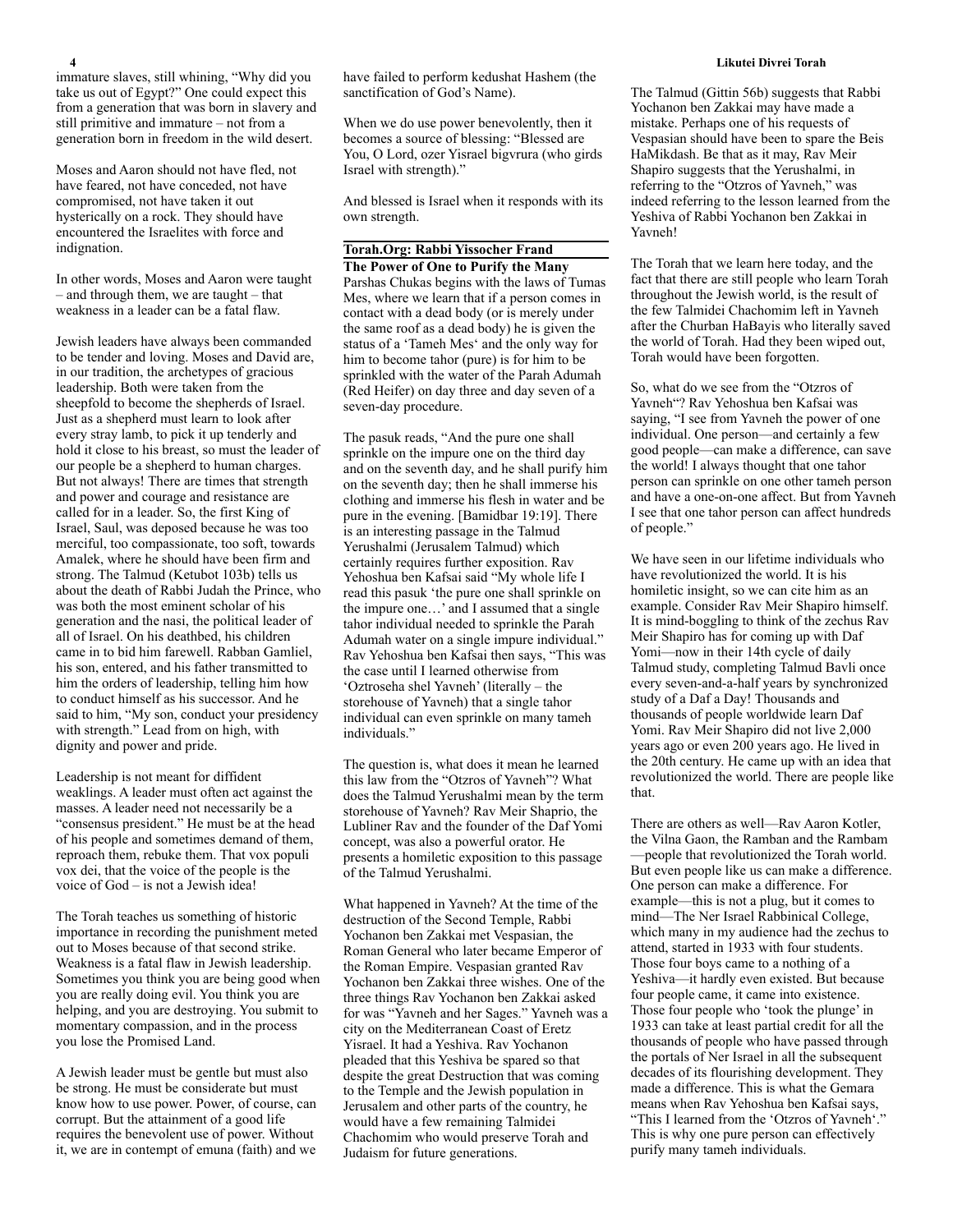# **The Ultimate Battle Between the Sechel and the Lev**

The pasuk in this week's Parsha says, "The Canaanite, king of Arad, who dwelled in the south, heard that Israel had come by the route of the spies, and he warred against Israel and captured a captive from it." [Bamdibar 21:1]. So, who is this? There is a very interesting Rashi here. He explains that this Canaani nation who lived just south of the southern border of Eretz Yisrael who attacks Klal Yisrael is actually none other than our old nemesis Amalek, because it says about Amalek [Bamidbar 13:29] that they dwell in the land of the South.

If this nation is Amalek, what does our pasuk mean when it calls its leader "the Canaani"? He is not a Canaani but is an Amaleki? Rashi explains: They disguised their language to speak the Canaanite language (rather than the Amalekite language) in order to trick the Jews. The plan was to mislead Bnei Yisrael to pray to Hashem "to deliver this Canaanite nation into our hands" when in fact they were not Canaanites! Their strategy was to deflect the prayers of the Jews by having them pray for the wrong thing!

Rashi, however, notes that there was a major flaw in their "battle plan". The Jews noticed that they were dressed like Amalekites, even though they were speaking the language of Canaan. The Jews therefore became suspicious and were unsure whether they were dealing with Canaan or with Amalek. That is why, Rashi continues, Bnei Yisrael offered a generic prayer without mentioning a specific nationality: "If You will deliver this nation into my hand…" [Bamidbar 21:2].

Let me ask a question: These Amalekites are so wise and so perceptive that they realize that if a Jew davens to the Ribono shel Olam, it is going to be effective. They are even so knowledgeable that they know if a Jew davens to Hashem and he utters the wrong Tefilla, it is not going to be effective. They know the Almighty listens to prayer and that it is effective and how precise it must be. Furthermore, they knew that the Jews already did battle with Amalek once (at the end of Parshas B'Shalach) and they knew the Jews realized Amalek was a fierce enemy. The Jews recognized that defeating Amalek would require dedicated and focused prayer. Part of Amalek's plan was to pretend they were only Canaanites. The Jews would think they were doing battle with a pushover nation, so their davening would not be as intense. Less intense davening will not be as effective.

One might ask: If Amalek knows all this, the power and effectiveness of prayer and the existence and omnipotence of Hashem, then why do they remain Amalek? Why do they persist in their evil ways? Why don't they say, "Listen, Hashem Elokim Emes"? How can one remain an Amaleiki if he knows all of this? Why not throw in the Amaleki towel and say

"I give up. You are right" and convert to Judaism?

The answer is that their sechel (intellect) may have told them that, but whatever their tayvos (lusts) and lifestyle had been was not compatible with being a Jew or being a Shomer Mitzvos. I can see something as clear as day right in front of my hand, but there is a long distance from a person's brain to his heart. They may have known it with their minds. The point could have been proven to them intellectually and rationally, but if it does not fit in with a person's personal agenda, he may not make that final leap. He will twist and turn and rationalize and be in denial, but will refuse to honestly confront the truth.

This is not only the story with Amalek. This is the story with all of us. We know the Emes. We know that the Ribono shel Olam knows everything we do. We know what He expects of us. But from time to time, we do things that we should not be doing. Ay, we know the truth? We know that one day we will need to pay a price for this? But there is a big difference between the Sechel (intellect) and the Lev (heart).

We see another example of this in this week's parsha. There is a big dispute among early authorities regarding the exact aveira (sin) of "Mei Meriva." What did Moshe do wrong? Rashi and other commentaries learn that he hit the rock, when he should have spoken to it. The Rambam in Shmoneh Perakim offers a different explanation. He says the aveira was that Moshe Rabbeinu lost his temper. He said "Hear ye, you rebels." [Bamidbar 20:10]. There must be fifteen different interpretations as to what the aveira was.

The Ramban here cites an explanation of Rabbeinu Chananel, which he endorses. He explains that their aveira was in verbalizing the question "Shall WE EXTRACT for you water from this rock?" implying that it was within their power, not that of the Almighty, to perform such a miracle. Moshe's aveira was giving the nation an opening by which they might not fully believe in the powers of Hashem.

Let us ask the following question: Chazal say that all of Klal Yisrael, which numbered in the millions of people, all stood around the rock and saw the rock. But how could that be? It is impossible to fit two million people into a ten square foot area. Rashi explains that it was a miracle. "This is one of the places where a small area (miraculously) held a great number of people." Furthermore, Chazal say that once this Rock opened up, all the rocks in the area began spouting water. Another miracle!

Thus, there could absolutely be no denying that they were witnessing miracles from Heaven. There was no way anyone could err and believe it was some kind of trick that Moshe was doing though sleight of hand. And yet, Chazal say that from the fact that Moshe

### **5 Likutei Divrei Torah**

used the expression "WE SHALL EXTRACT for you water" – people could rationalize and say "It is not from G-d, it is from Moshe Rabbeinu."

This is yet another example of the phenomenon that something undeniable can be staring a person in the face, and yet, if the person wants to rationalize and wants to 'make a mistake' and deny, he can deny: "No! Moshe Rabbeinu had some kind of trick up his sleeve." It is the same principle: Something can be as clear as day, but if for some reason psychologically we don't want to believe and we don't want to accept, we will find an excuse.

I once said over the following story, but it bears repeating. It is another classic example of this same idea:

A story occurred with Rav Yechezkel (Chatzkel) Levenstein, the mashgiach of Yeshivas Mir in Europe, and later of Ponevezh in Eretz Yisrael. An irreligious cab driver who was driving Rav Chatzkel remarked that he had once witnessed an open miracle.

When secular Israelis complete their army service, they typically unwind by touring some exotic location. After his army service, this cab driver decided to tour a mountainous region in Africa with some of his army buddies. One night, they awoke to hear one of their friends screaming in terror. The young man was enveloped by a huge boa constrictor, which was squeezing the life out of him.

They had no idea how to free their friend, and they were afraid to do anything to the snake, lest they antagonize it and make it squeeze even harder. Facing what seemed to be the inevitable, one of the friends said, "I know that when Jews are about to die, they recite Shema. Maybe you should recite it now."

As soon as the ex-soldier screamed, "Shema Yisrael, Hashem Elokeinu, Hashem Echad," the snake unwound itself and slithered away into the darkness of night.

"That miracle changed my friend's life," the cab driver concluded. "He vowed to become a baal teshuvah, and he kept his word. He traveled directly back to Israel and is now a thoroughly religious Jew. "

Rav Chatzkel turned to the cab driver and asked, "U'mah itcha—and what about you?" "Me?" the driver responded in a quizzical tone. "The Rav doesn't understand. The snake wasn't wrapped around me; it was wrapped around my friend. "He had the snake around his neck – what does that have to do with me? Let him become frum. Why should I change my lifestyle? What do you want from me?"

Now, you might think that if someone witnesses such an event, it should have a personal impact on him. He should react. He should say "Look at this!" The answer is that if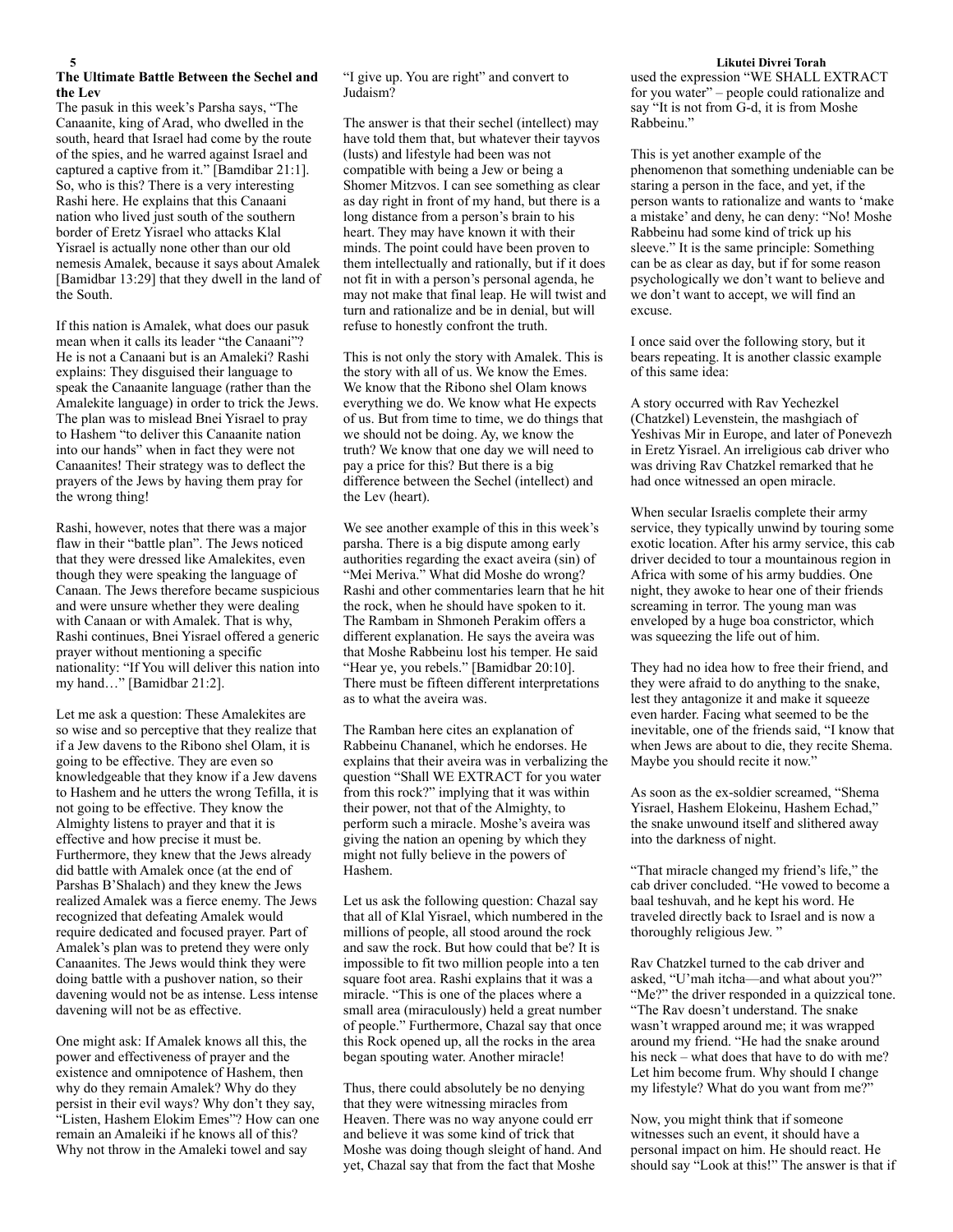someone wants to deny, he can be staring at a miracle and still deny. A person can see two million people in a small area, a person can see water coming out of stones, a person can believe in the power of prayer like Amalek did – but if a person wants to continue living the life that he has been living, then he will continue to do so no matter what.

This is the ultimate battle between the Sechel and the Lev. Our job is to see to it that our Sechel overpowers our Lev.

# **Dvar Torah: Chief Rabbi Ephraim Mirvis The key to finding our way through the maze of life…**

What's the point of a precept if we don't have a reason for it? This is a dilemma we face when reading the commencement of Parashat Chukat which introduces us to the concept of a 'chok'. Our 'chukim' are a small proportion of the mitzvot of the Torah for which no reason is given – and the example at the beginning of our parasha is 'parah adumah' – the Red Heifer. If someone was 'tammei' (impure), in order to become 'tahor' (pure), the ashes of the Red Heifer which had been 'shechted' (slaughtered) in an appropriate way, were administered – and as a result, that person became pure. However, the person who administered the ashes became impure – it doesn't make sense! Yet, it's a law from Hashem, and it's one which we carried out,

My appreciation of the chukim is inspired by one of the most wonderful parables I've come across, which is found in the book 'Mesillat Yesharim' (The Path of the Just) – and I'm going to modernise it somewhat.

with great passion!

A man once walked into a maze, and on the other side there was a tower. The aim of the game was to make one's way through the paths of the maze in order to reach that tower. But though people would try their best, the paths would take them to this side, or that side; to an angle or backward – and people would become completely lost!

Straight after walking into this maze the person hears a sound. It's a voice, and it says "I am a man standing on the top of the tower, I can see you with my binoculars and through this megaphone I am guiding you. The man is listening to the instructions – he would love to follow them to reach the tower, but he's got a problem – they don't make sense! Why is he being instructed to walk backwards, in order to reach the tower which is ahead of him?

So either he can say: "that person on the top of the tower can see far more than I will ever know or  $\sec - 1$ 'll put my trust in him" – and as a result he will follow the instructions and he will find that the path that goes backwards actually leads him to the connecting path which will take him all the way to the tower.

Or he could say "no, I reject that – the sounds

I'm hearing that can't be authentic, this ancient form of communication is irrelevant to me – I'll find my own way". Perhaps he might still get there by chance or he might become totally lost, or he could find a point somewhere within the maze which he will presume is the tower and from which he will get some form of fulfilment – and that's very much like our lives. Soon after coming into this world we discover that it's a maze. We're hedged in. There are doubts. There are problems. There are challenges. We are looking for the tower of happiness, of meaning and fulfilment. We are so privileged because Hashem can see everything that we cannot, he knows all and through His Torah which is the megaphone, He addresses us and gives us instructions.

Sometimes the instructions make sense, sometimes they don't. But if we follow the laws of Hashem we will be on the highway to that tower of meaning, fulfilment, hope, and joy in life.

Yes, this world can sometimes be a maze, but the laws of Hashem are amazing.

# **Rabbi Dr. Nachum Amsel Encyclopedia of Jewish Values\* The Underlying Concepts of Mitzvot**

The very first words of our Parsha "*Zot Chukat Hatorah*-This is the *Chok* of the Torah" refer to the unique Mitzvah-commandment of the Red Heifer. But these words are problematic. Assuming the word "Chok" signifies a Mitzvah-commandment that man cannot comprehend, then why does the Torah seem to tell us that this is the only Chok? And Rashi's explanation (Rashi commentary to Numbers 19:2) why this specific Mitzvah is called a Chok is similarly questionable.. He says that the non-Jews will make fun of the Jews for a such a strange Mitzvah. But by calling it a Chok, it will satisfy them. Why should that make a difference to a non-Jew? And for a Jew, if a Mitzvah, then it is a commandment form God that must be obeyed, no matter what the underlying reason. So, what is the difference to the Jew if a Mitzvah is called a Chok or not? There are many non-Chok Mitzvot that also seem incomprehensible to most Jews. Why are these not called Chok? Should a Jew ever try to investigate reasons for commandments at all, since once a reason is assigned to a Mitzvah, there is clear danger that some Jews will now claim that the Mitzvah is not applicable to them. Thus, we have to ask: what exactly is a Mitzvah? What is a Chok? And should Jews try to find the deeper reasons why they perform that which God commands?

The main reason for the performance of Mitzvot-commandments by Jews is not because they are good, moral, or noble deeds or actions, but rather, because they are commanded by the Almighty. These actions are the backbone of Judaism, one of the primary means by which a Jew relates to God.

# **6 Likutei Divrei Torah**

What is the ultimate purpose of performing these commandments given by God?

The Mishna describes the three pillars on which the world stands: Torah Learning, Worship of God, and Kind Deeds (Pirkei Avot 1:1-2). Each of these may be seen as a means by which finite man relates to the infinite God: by Torah learning, by animal sacrifice in Temple times and through prayer today, and by performing man-to-man positive actionscommandments. While the sources seem to say that although all three are legitimate paths to God, it is the performance of commandments that supersedes the other two paths. For example, the Talmud (Sukkah 49b) states that the act of giving Tzedaka (Jewish charity) is more important than the bringing of all the sacrifices. Especially today, after the Temple's destruction, when sacrifices are longer brought for sin, the performance of Mitzvot has an added component of achieving atonement for sin, as alluded to in the Talmud (Berachot 55a). Maimonides stresses this idea when he states that the Jew should perform the commandment of giving charity immediately prior to prayer (Maimonides, Hilchot Matanot Aniyim 10:15), so that the prayer should more readily be accepted because of the performance of a commandment.

When Torah learning and Mitzvot are in conflict and only one may be fulfilled, the performance of the Mitzvah takes precedence over the learning of Torah (Maimonides, Hilchot Talmud Torah 3:4). The Mishna (Pirkei Avot 1:17) informs us that the main goal in life should be the action, the performance of Mitzvot, and not the learning of Torah. It is true that Torah learning is the means that brings one to proper action—Mitzvot (Kiddushin 40b), the Jew's purpose in the world is the performance, not merely the learning. A person who only learns Torah, without the performance of Mitzvot, is compared to a person without a God (Avodah Zara 17b). Thus, of all the paths to God, the performance of Mitzvot is primary. This is reflected in the interpretation of the verse "This is my God, and I will beautify Him (Exodus 15:2)." How does the Jew beautify God? By performing Mitzvot in a beautiful manner, such as using a beautiful Shofar, Lulav, etc. (Shabbat 133b).

Belief vs. Action in Judaism - Like all religions, Judaism possesses some numerous beliefs (Maimonides, Thirteen Principles of Faith, Albo's book of basic Jewish beliefs, and others). However, unlike most other religions, the beliefs in Judaism take a secondary role to actions -- Mitzvot. Even the most basic belief -- the belief in God Himself -- takes a back seat to the performance of Mitzvot. The Jerusalem Talmud states (Jerusalem Talmud, Chagigah 6b) that while God desires both belief and performance of Mitzvot, He prefers if the Jewish people were to abandon Him, as long as they continued to observe the Torah. In most religions, the ultimate goal, the ultimate religious "high" achieved occurs when man is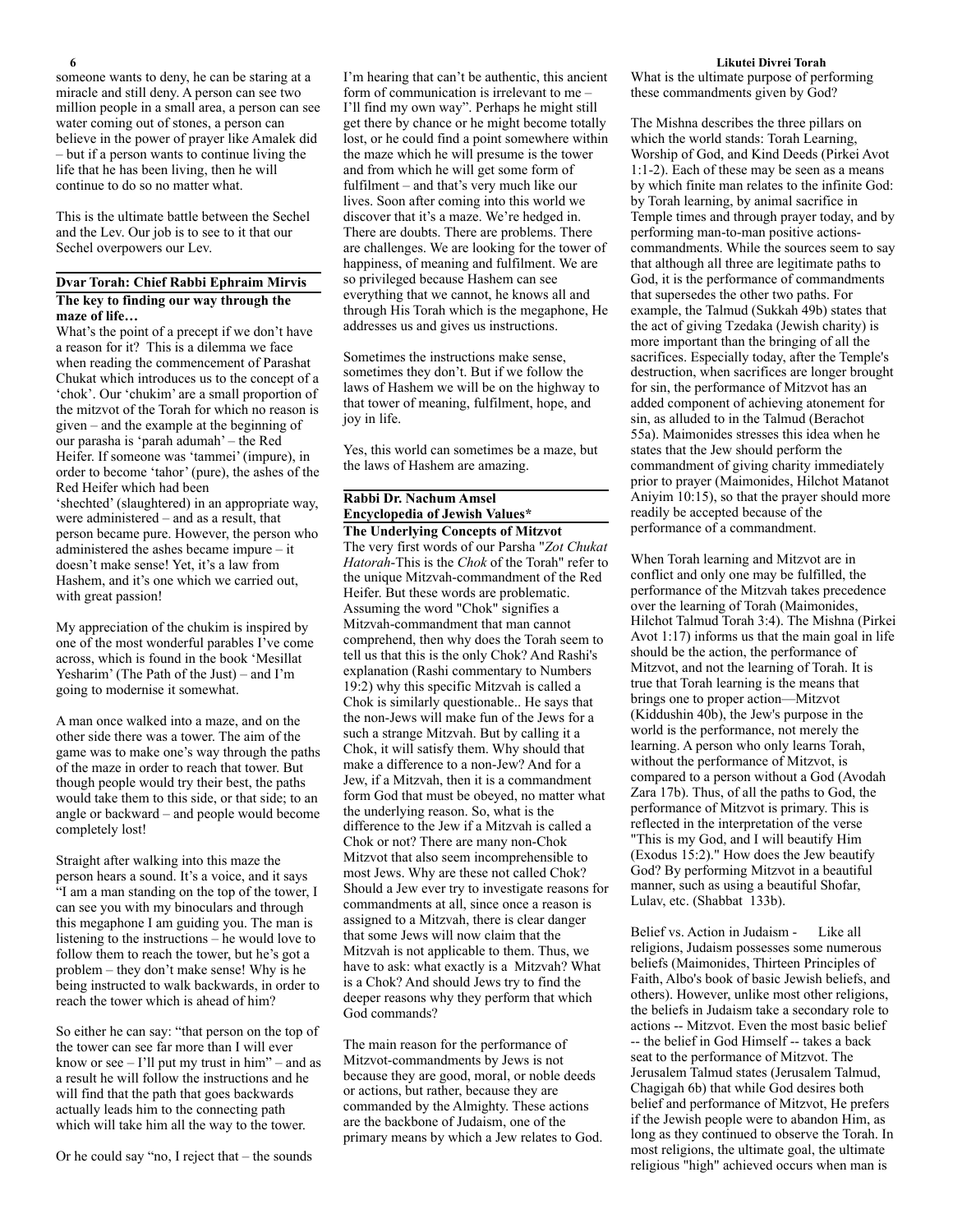in the presence of God Almighty. In the Torah itself, however, Abraham excuses himself from the Divine Presence, after God came to visit him following his Brit Milah operation, in order to tend to his three guests whom Abraham thought (at the time) were Arab travelers (they were really angels). Thus, performing the Mitzvah of welcoming strangers to one's house was more important to Abraham than staying in the presence of God Himself. Abraham only rejoins God when these guests have left (Genesis 18:1-22). From this Biblical story, the Rabbis derive that in Judaism, the Mitzvah of welcoming guests is of greater importance even than being in the presence of God (Shevuot 35b).

A further demonstration that it is the performance of the Mitzvot that is the ultimate goal of the Jew can be seen from the tragic end of the greatest prophet in Jewish history, Moses. Despite his greatness, Moses was denied his ardent desire -- to enter the Land of Israel. Moses pleads with God to enter but is rejected. The Rabbis ask why it was so important for Moses to reach the Land. They answer that only in Israel could Moses perform more commandments -- those commandments indigenous to living in the Land (Sotah 14a). Thus, it is his desire to perform Mitzvot, and not merely his love for the Land of Israel, which caused Moses' great desire to enter Israel. A similar idea can be seen in relation to another great Jewish leader, Rabbi Judah the Prince, who was frequently compared to Moses in his pre-eminence and love of the people (Ketuvot 103b). When his students entered Rabbi Judah on his deathbed and saw that he was weeping, they asked him why he was crying. He answered that his greatest fear of dying was that he would no longer be able to perform Mitzvot (Ketuvot 103b).

The Purpose Of Mitzvot - Why does God want the Jews to perform all of the 613 commandments? On a certain level, we can never truly understand God's motives. There are numerous sources that tell us that, by definition, man cannot possibly understand God. Nevertheless, we can begin to understand certain motives of God through the Scriptures themselves that give us some clues. In addition, some the great commentaries of the past speak about certain "reasons" of God, and through their insight, we can gain an understanding as to the reasons for the performance of Mitzvot in general. The Torah states that the performance of Mitzvot will benefit each person (Deuteronomy 10:13). Though they may not understand the nature of this advantage and even how it works, Jews trust the Torah that they do profit in some way and these rituals are not frivolous. Like the written complex guide to an automobile, the driver may not understand why he or she is instructed to do certain maintenance features, but trusts that the creator of the car knew how to keep maintain it or make it better than the driver does. The Midrash (Midrash Vayikra Rabbah 13:3) states that the purpose of the

commandments is to purify the Jewish people, which is also reflected in the Mishna (Mishna Makkot 3:16). Just as the purification of any element involves extracting the harmful and extraneous matter to be left with the highest form of that element, Jews can, in a spiritual sense, look at the commandments in the same manner.

Through the commandments, Jews become better people, since the commandments help them eliminate spiritual imperfections in their personalities and behavior. Again, they may not understand how this works precisely. But they can readily comprehend that the person who is constantly doing good deeds (Mitzvot) for his fellow man will have to eventually become a good person, even if that is not his nature. In fact, even if a person did not believe in God, yet still performed all of the commandments, this person would be an admired human being who was a good and giving person. This idea can be demonstrated by those who observe the details of the commandments to visit the sick (Shulchan Aruch, Yoreh Deah 335:1-3), help the poor (Shulchan Aruch, Yoreh Deah 247-259), return lost objects (Shulchan Aruch, Choshen Mishpat 659-671) and the general emphasis (mentioned 36 times in the Torah [Bava Metzia 59b]) to assist the downtrodden such as stranger, orphan and widow.

A third possible purpose for the commandments may be simply to honor God. This is expressed in the Mishna (Avot 6:11) as the purpose of the Jew. It is also the manner in which the Jew beautifies God (Exodus 15:4) according to one opinion in the Talmud, as noted above. Finally, the function of the commandments today, in addition to all the other purposes, is to protect the individual from harm (Nachmanides, commentary on Deuteronomy 22:6) and to achieve atonement for the sins of each Jew (Berachot 55a).

Underlying Reasons For Commandments - There has been much debate as to whether or not there are individual reasons for each commandment. Even if there are reasons, many question if man should seek out these reasons to give the Mitzvot more personal and individual meaning. Clearly, the main reason to perform any commandment is simply because God commanded these actions. This is reflected in the verse in Leviticus (Leviticus 18:4) and in the name "commandment" itself. Even though many commentaries have given explanations and reasons for individual commandments, it is important to note, however, that each of these commentaries has also stressed that a reason alone cannot be the motivation for the performance. Rather, it is God's word and command in the Torah that compels the Jew to do the Mitzvot. The reasons offered are only to give man more meaning once he has decided to obey and practice God's commandments.

The Torah itself did not give individual explanations for commandments, precisely

### **7 Likutei Divrei Torah**

because man would then decide to practice each commandment depending on whether that person would identify with that particular reason. Thus, no justification was given in the Torah, in order to ensure that performance would not be tied to personal interpretations or meanings. The most famous example of this notion in the Talmud (Sanhedrin 21b) records that King Solomon, the wisest of all men, attempted to determine the particular reasons why a king may not have too many wives and horses (Deuteronomy 17:16-17), and why Solomon determined that this commandment was inapplicable in his case. Of course, after violating these commandments, Solomon paid dearly and was punished, as even his superior powers of reasoning turned out to be mere rationalization. The Midrash (Midrash Shemot Rabbah 6:1) records that, later on, King Solomon himself realized his error in trying to interpret the precise intention of the Torah. This Talmudic passage shows us that, if performance were left to our individual interpretation, each of us would rationalize that the reasons for many Mitzvot were inapplicable to us (i.e., we do not need a Shabbat today as a day of rest as we have Sunday for rest), when, in reality, the Mitzvot do apply and have meaning for all of us today (see chapter about "Shabbat" (vol. 4) for the "reasons" behind its observance today. In fact, all Mitzvot have so many different meanings on so many different levels, suited for different types and levels of Jews, and no one individual reason should be the justification to perform or not perform a particular Mitzvah. As people change and mature, the meaning and reasons they find in each Mitzvah also change.

And yet, for the people committed to practicing Mitzvot, finding a basis and rationale give the performance so much more meaning. That is why Maimonides stated that the practicing Jew should indeed search for the meaning of commandments (Maimonides, Hilchot Me-ilah 8:8). Maimonides strongly believed that each Mitzvah does indeed have a foundation, and it is man's goal to try to find meaning (as long as the performance is not tied to the meaning). For some Mitzvot, their intent seems more apparent than others, Saadia Gaon divided commandments into *Sichliot*, which are logical, and *Shimiyot*, which are not logical. Others explain the *Mishpatim* to be those commandments that are within human grasp while *Chukim* are beyond human comprehension. Maimonides claims that all the commandments can be understood, and man has the ability to grasp them, but the *Chukim* are more difficult to comprehend (Maimonides, Hilchot Temurah 4:13). Other commentaries do not agree with Maimonides' assessment. Nachmanides (Nachmanides on Leviticus 19:19 and Numbers 19:1), for example, believes that though the commandments do have reasons (they are not whims of God), but that man cannot possibly hope to understand God's intentions, as they are beyond human comprehension. Rashi (Rashi commentary Leviticus 18:4), following the Midrash says that says that reasons do not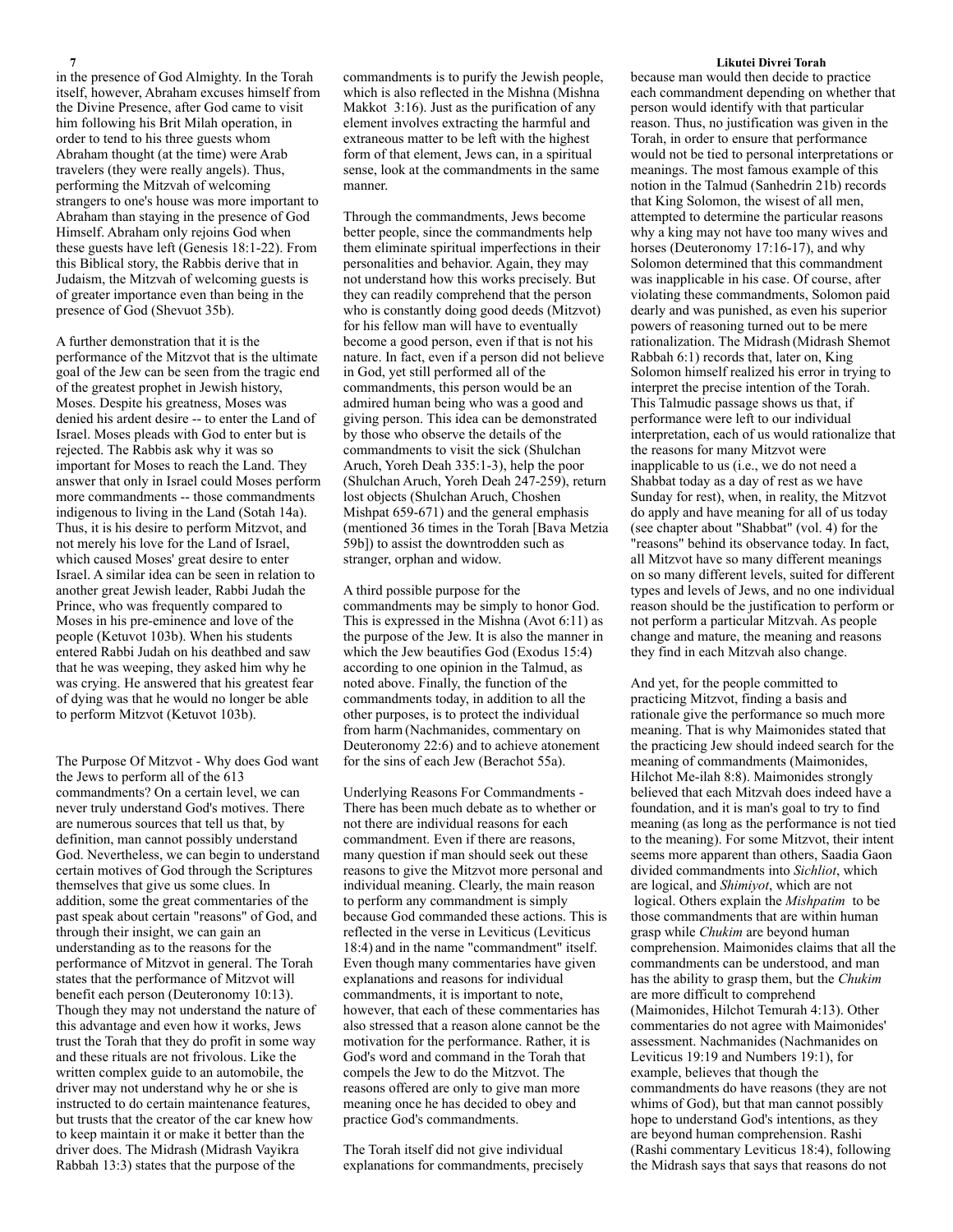really exist for each Mitzvah. God simply wants us to obey these commandments.

**\* This column has been adapted from a series of volumes written by Rabbi Dr. Nachum Amsel "***The Encyclopedia of Jewish Values***" available from Urim and Amazon. For the full article or to review all the footnotes in the original, contact the author at [nachum@jewishdestiny.com](mailto:nachum@jewishdestiny.com)** 

# **OTS Dvar Torah**

**Faith in the Unclear and the Unknown** "There are things that are hidden, we won't understand and we won't know/ we will also do things, seemingly without

reason/ there's no need to ask and investigate into everything/

sometimes, it's fine not to know everything"

This is the refrain of Zohar Argov's wellknown song, "There are things that are hidden." Parshat Chukat is best known for its mystery; it purifies the impure, but as it does so, it also defiles those who perform the purification.

We are lucky – particularly in today's day and age with the boundless knowledge Google puts at our fingertips – that there is a parsha that reminds us that there are still some things we can't understand, and we should find this humbling. The answer to some questions is "because", or, as we find in Tehillim, "Happy are the people who have it so."

Sometimes, it's OK not to know everything, and to simply do what Hashem commands because he commanded it, as innocently as a child who accepts the authority of others even when he or she doesn't understand the reasons. The Torah, and Hashem's limitless wisdom are beyond us, and beyond our understanding. We should be honored that we don't understand everything, that we're part of something so great that it can't be understood through human reasoning.

The heifer's ashes purify. The Mishna (Tractate Parah 3:5) tells us of the seven red heifers identified throughout the history of the Jewish people. The last red heifer in our region was burned over two thousand years ago, during the time of the second Temple. Are we then doomed to remain impure until the end of time?

Maimonides, in his book, Sefer Tehara, The Laws of Ritual Baths 11-12, shows us one way to purify ourselves today without the red heifer – by purifying our souls of evil thoughts and opinions. Here, he means correcting our ways and our thoughts through the "waters of knowledge".

It is obviously clear that the laws concerning defilements and purities are biblical decrees, and not things which the human mind can determine; they are classified as divine statutes… but is a matter of biblical decree; it depends on the heart's intent… just as one who sets his mind on becoming clean becomes clean as soon as he has immersed himself, even though nothing new is produced in his physical being, so one who sets his mind on purifying himself from all the spiritual defilements, namely wrongful thoughts and evil traits, becomes clean as soon as he made up his mind to abstain from those notions, and brought his soul into the waters of reason…

Parshat Chukat doesn't deal just with the red heifer. This parsha recounts many events – 13 in total – perhaps more than any other Parsha in the Torah: The case of the red heifer 2. The laws of purity and impurity 3. The death of Miriam 4. The waters of contention – Moses strikes the rock 5. Moses and Aaron are punished 6. Emissaries are sent to the king of Edom, and the king turns down their request. 7. The death of Aaron 8. The war against the Canaanites dwelling in Arad 9. Complaints, snakes, and the copper serpent 10. The list of desert journeys 11. The song at the well 12. The war against Sihon 13. The war against Og, the king of Bashan.

In other words, this parsha contains three wars, death from the bites of snakes and serpents, and the demise of three leaders of the Jewish people (Aaron and Miriam die, and Moses is forbidden from entering the Holy Land). All of this makes Chukat one of the saddest chapters of our history. All of our great leaders are affected: Miriam, the prophetess, Aaron, the kindly grandfather figure who creates peace between man and fellow man, and Moses, our great teacher. All are affected (Moses died 8 months after his brother).

What is to become of us? Have the Jewish people's legendary leaders faded away? No! Israel is not bereft of its God. The phrase "everyone can be replaced" is even relevant to the greatest leaders in Jewish history, and even such figures as Moses, Aaron and Miriam.

Beyond this, Parshat Chukat also contains a crucial chronological transition – the transition from the first year since the exodus from Egypt to the fortieth year of Israel's desert journeys. Chapter 20, verse 1 states: "The Israelites arrived in a body at the wilderness of Zin on the first new moon…" The Ibn Ezra provides the following exegesis: "In the first month – in the fortieth year. For the Torah includes no incident or prophecy that was not either in the first year or the fortieth year. And the meaning of 'and the People of Israel came, the entire congregation' is that the entire generation of the desert had died, and now, the people were approaching the Land of Canaan."

What an incredible jump! In just one verse, we've advanced 38 years, without even noticing!

Thirty-eight years accounts for most of the lifetime of an adult, and lo and behold, no mention of anything happening during those years. Is it true that nothing had happened,

### **8 Likutei Divrei Torah**

nothing of consequence for future generations, during those 38 years?

We can learn two lessons from this, one on a personal level, and another on a national level. The national lesson is that it would seem that 38 years in the lifetime of a nation aren't necessarily significant. This teaches us that we must be extremely patient concerning national processes occurring before our very eyes, and this is usually rather challenging, since we all want peace, here and now, and we all desire 'Mashiach now!' We must do what we can for our redemption to occur earlier, yet keep our sights on the long term, even if it will take many years for anything to happen. We will be like the man who planted a fig tree and is asked why he planted the tree, if he knows he will never eat its fruit? He responded that he was planting the tree for his children and grandchildren, for they will be the ones who will eat the fruit.

This is the personal lesson: during those 38 years, millions of Jews had lived their lives, and no mention is made of that time. Nothing they did was important enough to be documented for all eternity in the Torah. At times, people bicker and fight over issues that seem important and fundamental to them, but we can learn that they aren't all that important, when looking into the future, and that there is no need to quarrel or yell about them. We are taught of Rabbi Natan, the disciple of R. Nahman of Breslav, who was scorned and attacked for having spread his rabbi's teachings. His disciples asked him whether he was aware of this, and whether he was offended. R. Natan responded as follows: "I see that a hundred years from now, someone will be walking beside my grave, and muttering that once, a man named Rabbi Natan had lived, but he has been dead for a long time." Those who see far into the future and embrace a broad-minded philosophy don't argue and get caught up in things that may only seem important to those who only live in the here and now.

# **The waters of contention – Mei Merivah.**

There were two crises in the Torah involving water: one occurred after the exodus from Egypt, and the other, just before the people entered the Holy Land, when their faith faltered: "Because you did not have faith in Me"

 After the exodus, at Refidim – the location is called "Massa and Merivah", and Moses was commended to strike the rock.

 Here, on the 40th year – the location is call Mei Merivah, the waters of contention, where Moses was commanded to speak to the rock.

Water also served to strengthen the people's faith during the exodus and at the doorstep to the Holy Land:

 The parting of the Red Sea during the exodus, and its aftermath: "… and they had faith in Hashem and his servant, Moses"

 At the entrance to the Holy Land, Joshua parts the waters of the Jordan river so that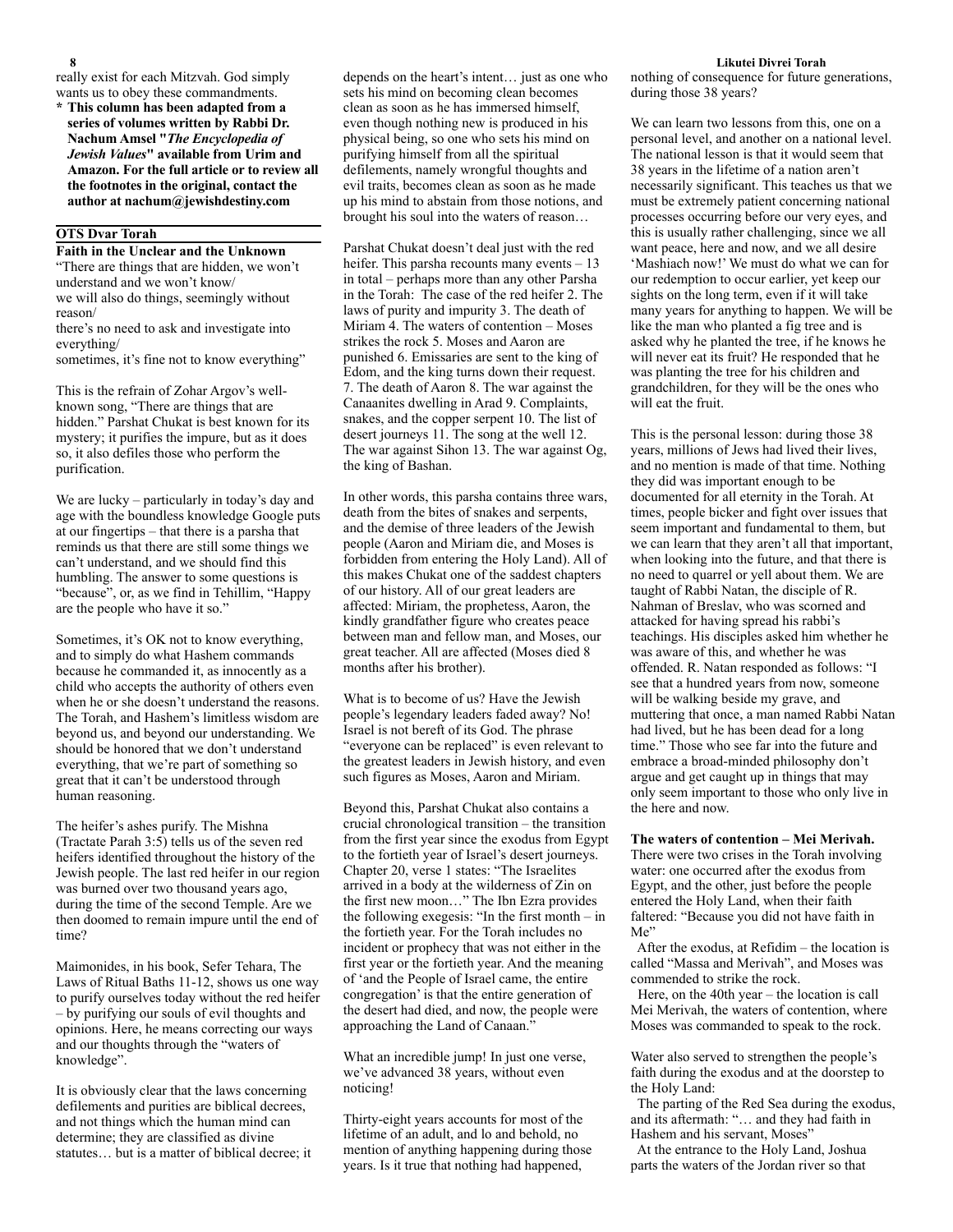"you shall know that a living God is among you" (Joshua 3:10). Consequently, "on that day God exalted Joshua in the sight of all Israel, so that they revered him all his days as they had revered Moses." (ibid., 4:14)

Interestingly, faith was bolstered through miracles involving water, and water was also involved in the rebellion and attempts to undermine that faith. This carries an important message: everything in the world and in life can be used to either strengthen or weaken our faith. It all depends on us, and our perspective. We have the power to draw strength from what we see; it depends on us. According to the Kuzari, these are the roots of faith and apostasy.

# **Dvar Torah: TorahWeb.Org Rabbi Eliakim Koenigsberg For the Love of Torah**

"This is the Torah (the teaching) regarding a man who dies in a tent..." (Chukas 19:14). Chazal (Brachos 63b) interpret this posuk homiletically to mean that words of Torah make a lasting impression only on one who figuratively "kills" himself in the tent of study. The Taz (Orach Chaim 46:1) explains that this refers to someone who exerts much effort and toil (ameilus) to understand the depths of Torah. At first glance, this statement of Chazal seems puzzling. Studying Torah with extraordinary ameilus is certainly praiseworthy. But why should investing effort to understand the Torah automatically lead to a better retention of the Torah that is studied?

The Mishna (Avos 6:1) states, "Reb Meir says that one who engages in the study of Torah for its own sake (lishma) merits many things." The first of these is that he is called a rei'ah ahuv (beloved friend) of Hashem and the Torah. What does it mean to be a "beloved friend"? Reb Chaim of Volozhin (Ruach Chaim, ibid) suggests that there are two types of friendships. Some friendships are formed out of selfish considerations. A person might want to benefit from another's wealth, services, or position of prominence, or he might simply want to feel the honor of being the friend of such a distinguished individual. Such a friendship is not deeply rooted and sincere; it is superficial and utilitarian, and will last only as long as it remains beneficial for the parties involved. About such a relationship Shlomo HaMelech warns, "Do not frequent your friend's home too often lest he become satiated with you and he will hate you" (Mishlei 25:17). When a friendship is pursued for the sake of convenience, there is always the concern that the other individual might feel that he is being taken advantage of, and the relationship might sour. Maintaining a healthy distance is key to preserving such a relationship.

But there is a second type of friendship, and that is one which is based on mutual respect and admiration. Such a relationship is enduring because it is motivated not by selfish concerns

but by an appreciation of the character and the inherent qualities of the other person. Friends of this type enjoy each other's company and the more time they spend together the stronger the bonds between them become. This is what Reb Meir refers to as a "beloved friend". When someone appreciates the value of his friend and he cherishes their relationship for its own sake, he becomes beloved in the eyes of his friend, and the friend will reciprocate that love in return.

Reb Chaim of Volozhin explains that this is why a chosson and kallah are referred to as reiyim ahuvim (beloved friends) because the ideal marriage relationship is one in which the husband and wife are not looking to advance their own interests, but rather are willing to sacrifice of themselves for the benefit of the other. Such a relationship which is based on mutual respect and selflessness will only strengthen over time and will make each person more beloved in the eyes of the other. Similarly, one who engages in Torah study not to receive honor or to make a living, but rather for the sake of the Torah itself is called a "beloved friend" of the Torah and of Hashem because through his learning he demonstrates his unconditional love for the Torah, and in return the Torah and Hashem love him as well.

Perhaps this is the deeper meaning behind the statement of Chazal that words of Torah make a lasting impression only if one "kills" himself in studying them. The more effort a person invests in Torah study and the more he is willing to sacrifice in order to learn Torah, the more he demonstrates his love for the Torah, and that emotional bond which he develops with the Torah will cause him to remember the Torah that he studied. Moreover, when a person shows his love for the Torah, the Torah and Hashem reciprocate that love, and the individual is blessed with extra special powers of retention. As Chazal comment (Eiruvin 54a) on a later posuk in Parshas Chukas (21:18) "'And a gift from the desert' - one who makes himself ownerless (hefker) like a desert...will remember his Torah." One who sacrifices his own needs and selflessly pursues the study of Torah receives an extra gift of Torah. He is blessed with additional siyata dishmaya (divine assistance), and that enables him to retain his Torah more easily.

Hard work and effort are necessary prerequisites to acquire any type of knowledge. But when it comes to the study of Torah these ingredients pay extra dividends.

# **Torah.Org Dvar Torah by Rabbi Label Lam**

**The Sacred Opportunity to Serve Greatness** And HASHEM spoke to Moshe and Aaron, saying: This is the statute (CHOK) of the Torah which HASHEM commanded, saying, 'Speak to the Children of Israel and have them take for you a perfectly red unblemished cow, upon which no yoke was laid.'" (Bamidbar 19:1-2)

### **9 Likutei Divrei Torah**

This is the statute (CHOK) of the Torah: Because Satan and the nations of the world taunt Israel, saying, "What is this Commandment, and what purpose does it have?" Therefore, the Torah uses the term "statute." I have decreed it! You have no right to challenge it! — [Yoma 67b] – Rashi

A CHOK by definition has no apparent rational basis by which one can agree or disagree with it. The bottom line is that it is a Commandment by HASHEM. That alone is sufficient grounds for obedience. It seems though, that according to Rashi, the Torah adjusted its language here only so the nations of the world and the opposing forces cannot ridicule this commandment, of the Par Aduma with any legitimacy. Even though it can't be understood according to the cognitive faculties of the outside observer it does possess deep deposits of spiritual vitamins that are beyond our ken. Does that mean that a CHOK cannot be understood at all? Ever?! No! That's not what a CHOK means at all! Actually a CHOK can be understood! How so?

A story is told about an elder Rebbe and his son who were working hard to break through the thick ice on a frozen lake so they could use the frigid waters below as a Mikvah and gain some extra holiness. The young son broke through first and he jumped into the freezing cold waters shouting, "Ouch! Ouch! Ouch!" When he exited and was now standing on the surface of the ice with icicles in his black beard, he began to exclaim, "OOOOOOH, AHHHHH!" with pure delight and relief.

The elder Rebbe, his father, realized that this is a teachable moment, so he told his son, "This is how it goes with Mitzvos! They start out OUCH! OUCH! OUCH! And end up OOOOOOOH, AHHHHHH! However, with Aveiros, it's just the opposite. They start out, OOOOOOOOH, AHHHHHHH, and end up OUCH! OUCH!"

The Sefas Emes explains that Mitzvos, even in the category of CHOK can be understood once they have been performed. Beforehand they are much less inviting to the external senses. It's no mistake that the same Hebrew letters that spell the word MITZVOS, MEM –TZADI –VUV-SOF also spells out MATZOS!

Matzos are famous for their blandness and ultra-simplicity. They may not be a big sale item in any other market except by Jews who have acquired a profound appetite for their rich spiritual flavor.

Once they are consumed in the context of a Mitzvah that taste is known and understood. MATZOS spell MITZVOS! Once they are performed their taste is known and understood.

Just like when the Jewish Nation accepted the Torah and they declared, "NAASE v NISHMAH, We will do and we will hear!" They were committing to do and then to